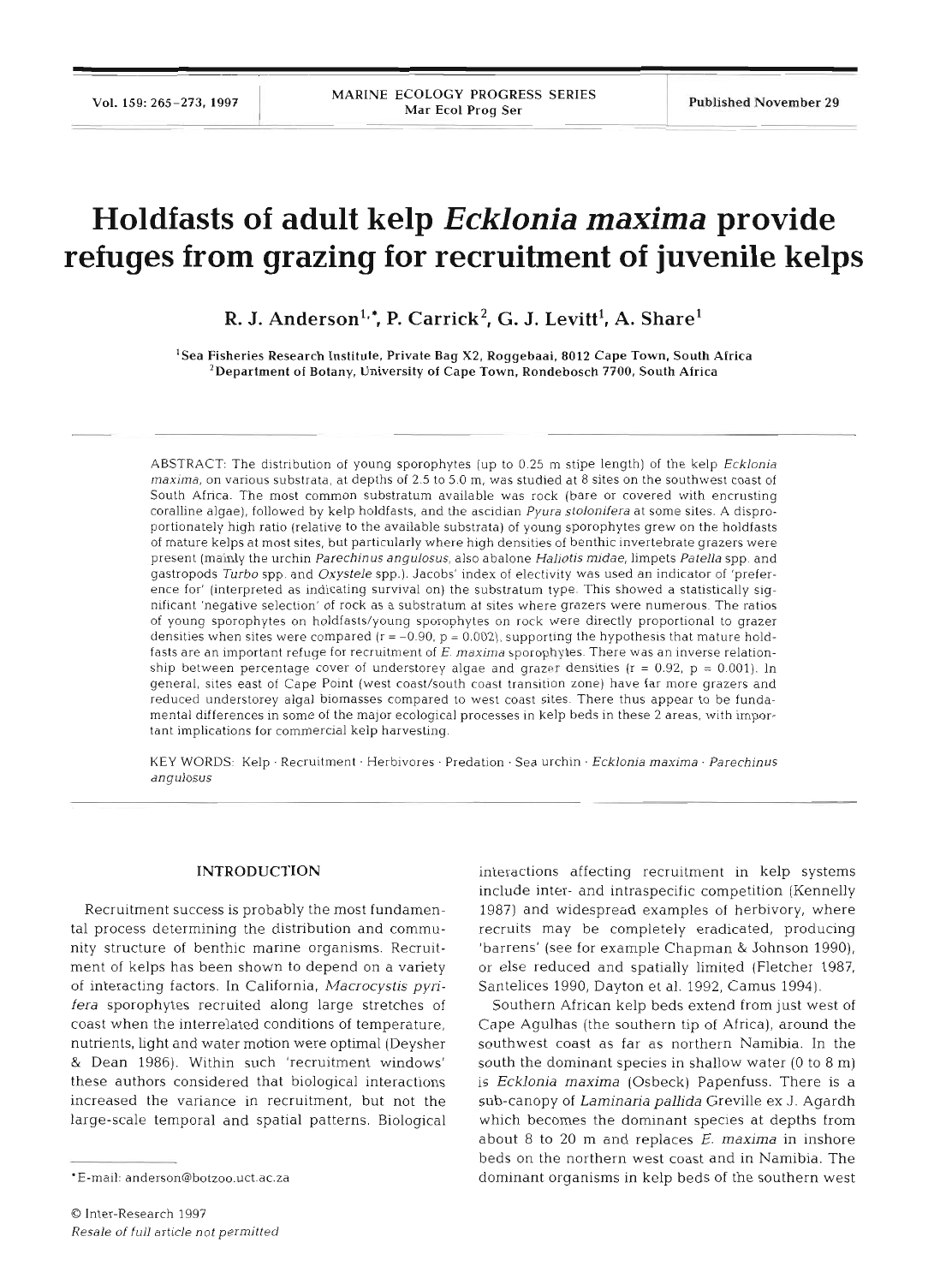coast of South Africa (see Fig 1) have been fairly well studied from the point of view of biomass (e.g. Velimirov et al. 1977, Field et al. 1980) and energy flow (see review by Newel1 et al. 1982), and the major trophic pathways identified. The most abundant benthic herbivores in 6 large beds surveyed by Field et al. (1980) were the urchin *Parechinus angulosus,* followed by the abalone *Haliotis midae* and the gastropod *Turbo*   $cidaris$ . Energy-flow models indicate that herbivores comprise a relatively small trophic group (Newell et al. 1982). However, interactions between grazers and primary producers may move beyond the 'simple acquisition of energy' (Fletcher 1987) and into the realm of  $\left\{\n\begin{array}{ccc}\n\text{Oudekraal} \\
\text{Oudekraal}\n\end{array}\n\right\}$ complex structuring processes, which are almost unstudied in these kelp beds.

The above energy-flow models were based on kelp beds west of Cape Point, as typified by the system at Oudekraal, on the west coast of the Cape Peninsula. There is a further 200 km of coast between Cape Point and Cape Agulhas **20 km**  beds, but here the understorey (and intertidal) seaweed flora is intertion zone by Bolton (1986), who studied

the phytogeography of the macroalgae. However, we largely still visible more than 3 yr later. These areas believe that the west coast and transition zone kelp support numerous urchins, abalone, and *Turbo cidaris.*  understorey communities also differ from each other in During the course of harvesting experiments, we obstructure and appearance. In the shallow water of west served that when benthic grazers are numerous, most coast kelp beds (1 to 8 m below MLWS, mean low juvenile kelp sporophytes occur on the holdfasts of water spring tide), dense red algae cover most of the adults, and few on rock. We therefore set out to test the substratum. In the transition zone there are numerous hypothesis that the holdfasts of adult kelp plants probenthic grazers (especially urchins), extensive pave- vide an important refuge for recruitment of juvenile ments of encrusting coralline red algae, and reduced *Ecklonia maxima* sporophytes when benthic grazers cover of foliose seaweeds. are abundant. In addition, we examined our own and

west coast and transition zone kelp beds. This species ences between the west coast and south/west coast has been harvested commercially at Soetwater (Fig. 1) transition zone, with respect to biomass of benthic for many years, for the production of an agricultural grazers and understorey macroalgae, which might growth stimulant. In harvested areas, divers cut out all indlcate geographical differences in processes. plants with stipes longer than 0.5 m, but recruitment into cut lanes is rapid at this west coast site. A dense bottom cover of small sporophytes appears within a year, and a surface canopy is re-established within 2 to **3** yr (Anderson et al. 1989). In the transition zone. at Romans Bay and Kruismansbaai (Fig. l), recovery of harvested kelp beds is slower, and cleared lanes were



mediate between those of the cool west Fig. 1. The southwestern coast of South Africa, with inset showing location and coast and the warmer south coast. This marine phytogeographical areas (after Bolton 1986). (A) Sampling sites for this study, (A) sites sampled by Field et al. (1980), whose data are used here is termed the south/west coas

*Ecklonia maxima* dominates the inshore areas of both published information to see whether there are differ-

## **MATERIALS AND METHODS**

**Study** sites. Eight sites were selected to represent typical kelp beds on the southwestern coast of South Africa (Fig. 1). Three sites (Soetwater, Oudekraal and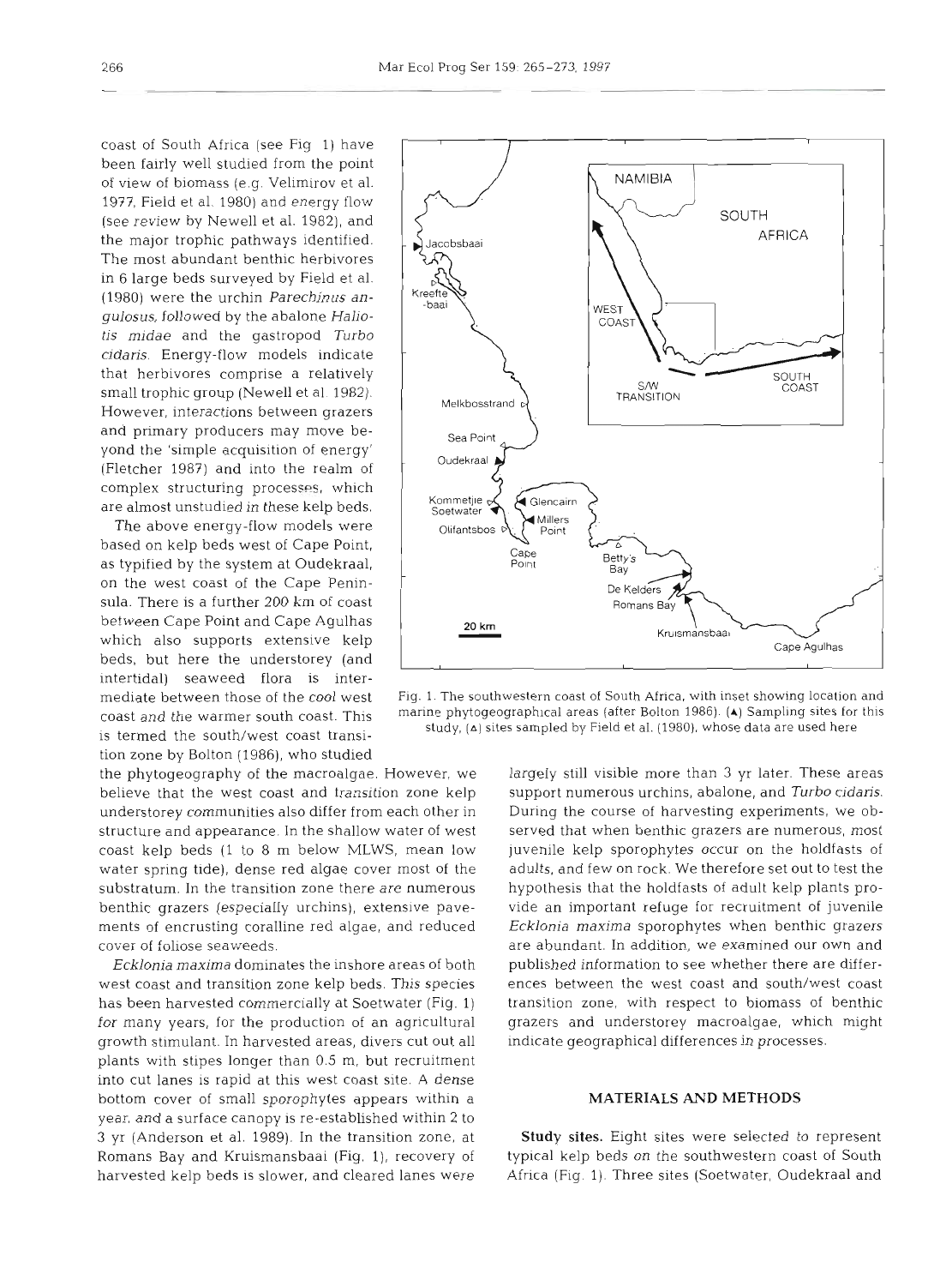Jacobsbaai) are typical of the cool west coast (Benguela) phytogeographical region (sensu Bolton 1986). Five sites were placed in the somewhat warmer south/west coast transition zone (sensu Bolton 1986). De Kelders, Romans Bay and Kruismansbaai lie around the Danger Point peninsula, where temperatures are slightly warmer than the west coast and typical of the transition zone. The 2 remaining sites (Millers Point and Glencairn) are in False Bay, which lies in the transition zone but where summer temperatures are higher because of solar heating of entrained water Details of phytogeography and temperatures are provided by Bolton (1986). Data from Field et al. (1980) are referred

to, from the 5 west coast and 1 transition zone site

which they surveyed (Fig. 1). Sampling. Diving was done over a 4 mo period from May to August 1994. All sampling employed SCUBA, and was llmited to between 2 and 4.5 m below MLWS to reduce biotic differences due to depth. Only approximately horizontal surfaces with kelp plants were sampled. Between 10 and 20 replicate quadrats, each of 1  $m<sup>2</sup>$ , were placed haphazardly at each site. Within each quadrat all benthic macroinvertebrates were identified and counted. No attempt was made to count meso- or microherbivores (e.g. small crustaceans). The percentage cover of the following species or groups of organisms was visually estimated: rock (including encrusting coralline algae because these could often not be clearly differentiated when crusts were thin or patchy), Pyura stolonifera (Ascidiacea), understorey algae, holdfasts of Ecklonia maxima and Laminaria pallida, and sponges (Porifera). The stipe length of each kelp plant was measured, and its substratum recorded. The  $E$ . maxima and  $L$ . pallida sporophytes were initially separated into 8 size classes according to stipe length, but only 2 classes were retained for analysis: up to 0.25 m and larger than 0.25 m. This was because it was difficult to determine the substratum that plants larger than about 0.5 m were in fact growing on. Larger holdfasts were often fused together, and it was impossible to tell whether holdfasts may have grown off the initial site of recruitment and onto the rock. Laminaria pallida data were omitted from the analysis because this species occurred only in the 3 west coast sites, and even there was rare in this shallow water.

Analysis. Three broad substratum types were identified as common kelp recruitment sites: rock (including encrusting-coralline covered rock), holdfasts of larger kelps and tests of Pyura stolonifera. From percentage cover estimates, the mean proportion of each type of substratum at each site was calculated, as well as the mean number of young sporophytes occurring on each substratum type. To assess relative recruitment on the **3** main substrata, Jacobs' index of electivity (Q) was calculated, as follows:

## $Q = \log r(1-p)/p(1-r)$

(Jacobs 1974) where  $p =$  fraction of given substratum type, and  $r =$  fraction of young sporophytes on that substratum.

Although we recognise that recruits may not be 'selecting' substrata, this index, which has been used in various studies (e.g. habitat selection in fish; Wilkins & Myers 1992), provides a useful measure of relative 'preference' for substrata which is interpreted here as an index of relative recruitment success of young sporophytes. Jacobs' indices were compared statistically using a l-way ANOVA and Tukey HSD test (see Table 1). Because Jacobs' indices can be negative, all values were made positive by increasing the lowest value to a positive integer, and all others by a corresponding amount. The final results were then readjusted.

The mean densities of benthic grazers at each site were calculated. The ratio of young sporophytes on holdfasts/young sporophytes on rock and the mean percentage cover of understorey algae at the 8 sites were separately regressed against mean density of grazers. To determine whether there were geographical patterns in the biomass of algae and benthic grazers on west coast and transition zone shores, we reanalysed the following data from the appendices of Field et al. (1980), for depths from 0 to 10 m: total biomass of understorey algae, total biomass of kelps, biomass of Parechinus angulosus, Turbo spp., Haliotis midae, Patella spp. and total biomass of these 4 grazers. We converted their data from energy units to mass using the conversion values they provide. Further biomass data were obtained from a current study on the effects of kelp harvesting at Romans Bay and Kruismansbaai (G. J. Levitt unpubl.). Here several hundred 0.25  $m^2$  quadrats were placed in a series of transects from about 1.5 to 8 m depth, and all macroscopic benthic organisms collected and weighed. Data on benthic grazers and understorey algae are combined with re-calculations of data from Field et al. (1980) to examine the relationship between biomass of understorey algae and biomass of benthic grazers. Using the statistical package 'Fig P', the best fit was found using a logistic sigmoid curve.

### RESULTS

At the 5 sites in the transition zone east of Cape Point (Millers Point, Glencairn, De Kelders, Romans Bay and Kruismansbaai), most of the available substratum (Fig. 2) was rock (bare rock and rock covered by encrusting corallines). Holdfasts of larger kelps were the next most abundant substratum, with Pyura stolonifera abundant at Glencairn. The 3 west coast sites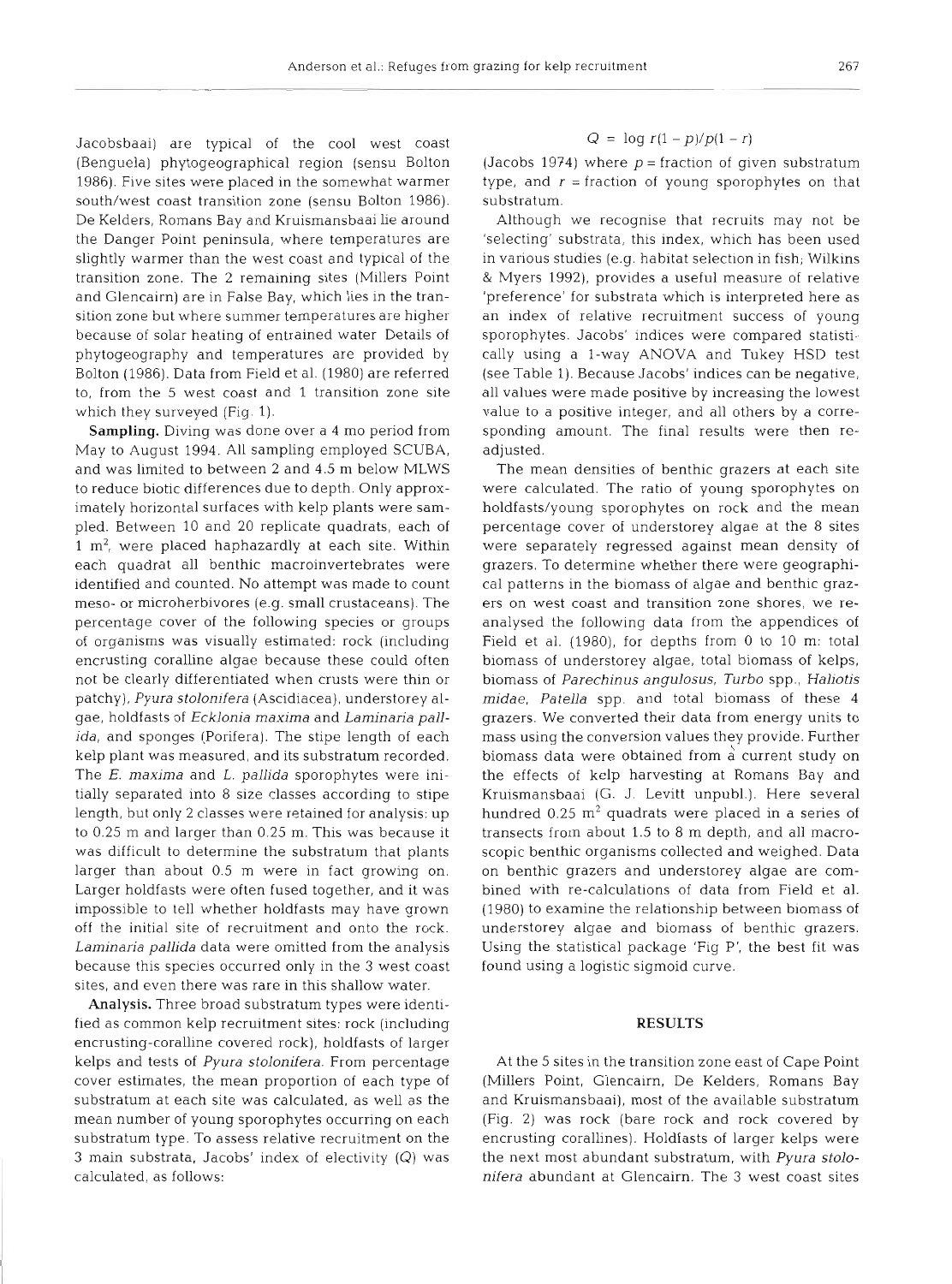

Fig. 2. Proportion of available substratum per area of sea bed at the 8 study sites, west (left) to east (right). JAC: Jacobsbaai; OUD: Oudekraal; SOE: Soetwater; MIL: Millers Point; GLE: Glencairn; DEK: De Kelders; ROM: Romans Bay; KRU: Kruismansbaai. Vertical lines show standard errors of means

had considerably less rock, but simllar holdfast abundance. There was no *P. stolonifera* at the west coast sites sampled, and the remainder of the bottom cover comprised dense understorey algae and sponges, which are not shown here as they are insignificant as a substratum for kelp recruitment.

At all sites except Soetwater, more juvenile Ecklonia *maxima* were attached to adult holdfasts than to any other substrata (Fig. **3),** despite the general abundance of rock. Only at Millers Point and Glencairn, where the availablility of *Pyura stolonifera* was high, were significant numbers of kelps growing on these ascidians.

When the density of kelp juveniles is related to available substrata using Jacobs' index of electivity (Fig. 4) a clear pattern emerges. At west coast sites, there is a



Fig. 3. *Ecklonia maxima*. Density (+SE) of juvenile sporophytes (up to 0.25 m) per area of seabed, on the *3* main substratum types. Site names as in Fig. 2



Fig. 4. *Ecklonia maxima.* Jacobs' index of electivity for densities of kelp juveniles found on the 3 main substratum types (see text for explanation). Vertical lines show 95% confidence limits of means. Site names as in Fig. **2.** See Table 1 for results of statistical tests

'positive preference' for holdfasts and rock as substrata, indicating a positive recruitment index. At the transition zone sites the index for rock is strongly negative. This is borne out by statistical comparisons of the results (Table 1). At all the transition zone sites the difference between recruitment indices ('preference') for rock and holdfast is significant. At Jacobsbaai this difference is significant, but the index for holdfasts is positive and that for rock weakly so or neutral. The position of *Pyura* is neutral.

There were striking differences in the densities of benthic grazers in the transition zone, compared to the west coast sites (Fig. 5). In the transition zone sites, there were *5* genera of grazers. *Parechinus angulosus*  was by far the most abundant, with mean densities of 6 to 28 animals m-'. *Patella* spp. were the next most

Table **1.** Jacobs' index of electivity- results of ANOVA and Tukey HSD test carried out on the data presented in Fig. 4, comparing juvenile kelp densities on **3** substrata at each site, and for all sites combined. Different letters (within each line) denote differences at the 95% confidence level, and the same letters denote no statistical difference (see 'Materials and methods' for details)

| Site          | Substrata |          |       |
|---------------|-----------|----------|-------|
|               | Rock      | Holdfast | Pyura |
| Jacobsbaai    | А         | В        |       |
| Oudekraal     | А         | А        |       |
| Soetwater     | А         | д        |       |
| Millers Point | А         | B        |       |
| Glencairn     | А         | В        | А     |
| De Kelders    | А         | B        |       |
| Romans Bay    | А         | R        | А     |
| Kruismansbaai | А         | B        | АB    |
| All sites     | А         | B        |       |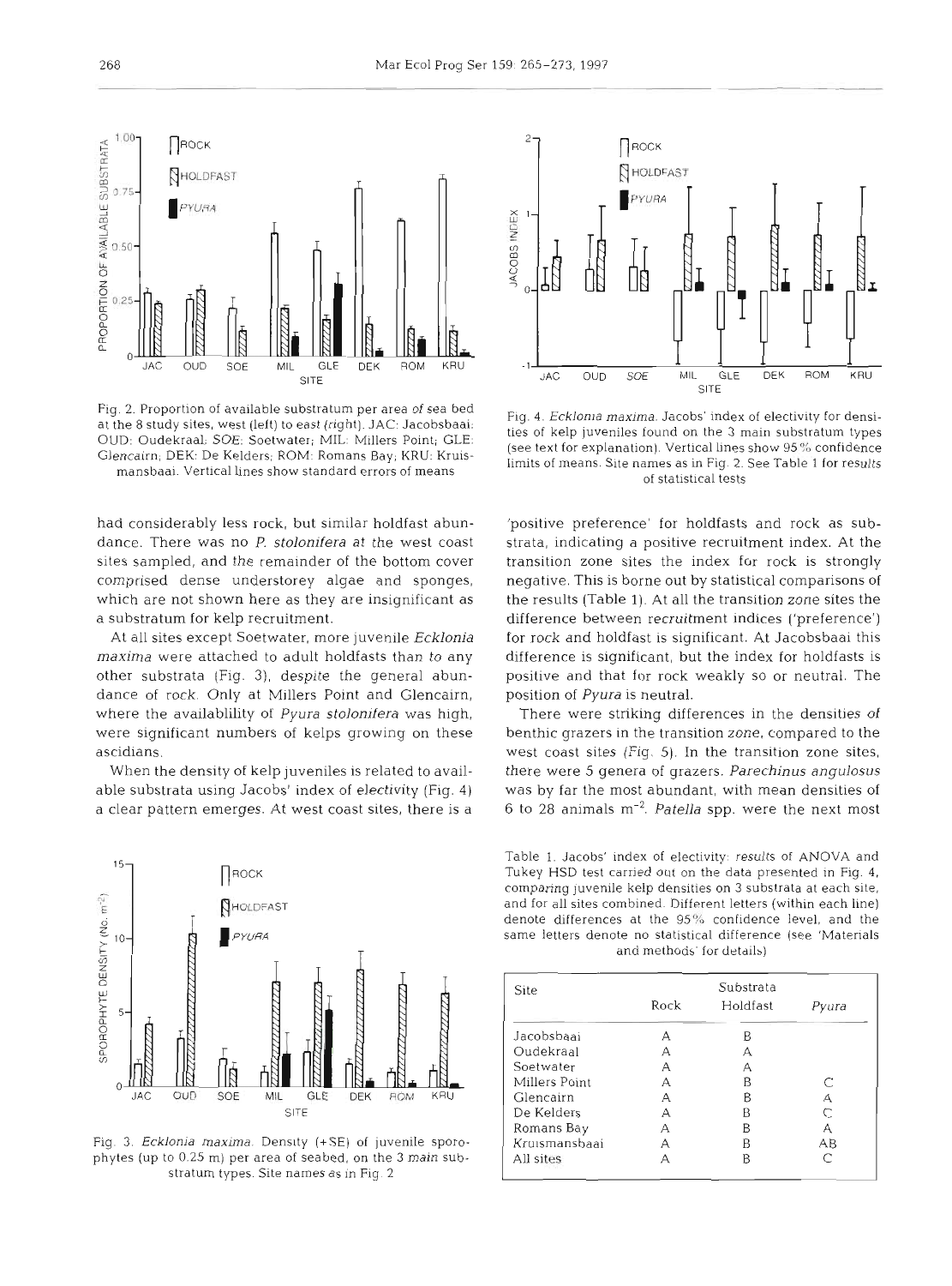

Fig. 5. Density (+SE) of benthic macrograzers at the 8 study sites. Site names as in Fig. 2

abundant, followed by *Oxystele* sinensis, then Turbo cidaris (and the occasional T. sarmaticus), and the abalone Haliotis midae. The only benthic macroherbivores found in the plots at the west coast sites were a few patellid limpets.

There was a direct relationship between the juvenile kelps on holdfast/juvenile kelps on rock ratio and the density of grazers, for the 8 sites (Fig. 6). The mean percentage cover of understorey algae was inversely related to the density of grazers at the 8 sites (Fig. 7). At Romans Bay, where Parechinus angulosus densities may exceed 40 animals  $m^{-2}$ , there were 27 to 38 times more young sporophytes on holdfasts than on rock, per unit available area.

In an attempt to generalise about differences between shallow subtidal communities on the west coast and those in the transition zone, we analysed data from the appendices in Field et al. (1980) for 5



Fig. *6. Ecklonia maxima.* Ratio of juvenile kelps on holdfasts/juvenile kelps on rock regressed against the mean density of benthic macrograzers at the 8 study sites



Fig. 7 Mean percentage cover of understorey algae regressed against the mean density of benthic macrograzers at the 8 study sites

west coast and 1 transition zone site and data (G. J. Levitt unpubl.) from Romans Bay and Kruismansbaai. We tested for differences between these 5 west coast and 3 transition zone sites (listed under Fig. 8) with respect to total biomass of benthic macroherbivores, biomass of sea urchins, and biomass of abalone. None were significant. However, when the biomass of grazers from these sites is plotted against the understorey algal biomass, a classic 'log dose/effect' curve is obtained (Fig. 8). We inserted a vertical broken line (no statistical significance) to separate the transition zone



Fig. 8. Relationship between biomass of understorey algae and biomass of benthic grazers at 8 sites in kelp beds of the south-western coast of South Africa. Vertical broken line separates west coast sites (on left) from south/west coast transition zone sites. Data calculated from Field et al. (1980) for sites OLB (Olifantsbos), KRE (Kreeftebaai), KOM (Kommetjie), MKB (Melkbos), SPT (Sea Point) and BBY (Bettys Bay). Data for KRU (Kruismansbaai) and ROM (Romans Bay) from Levitt (unpubl.)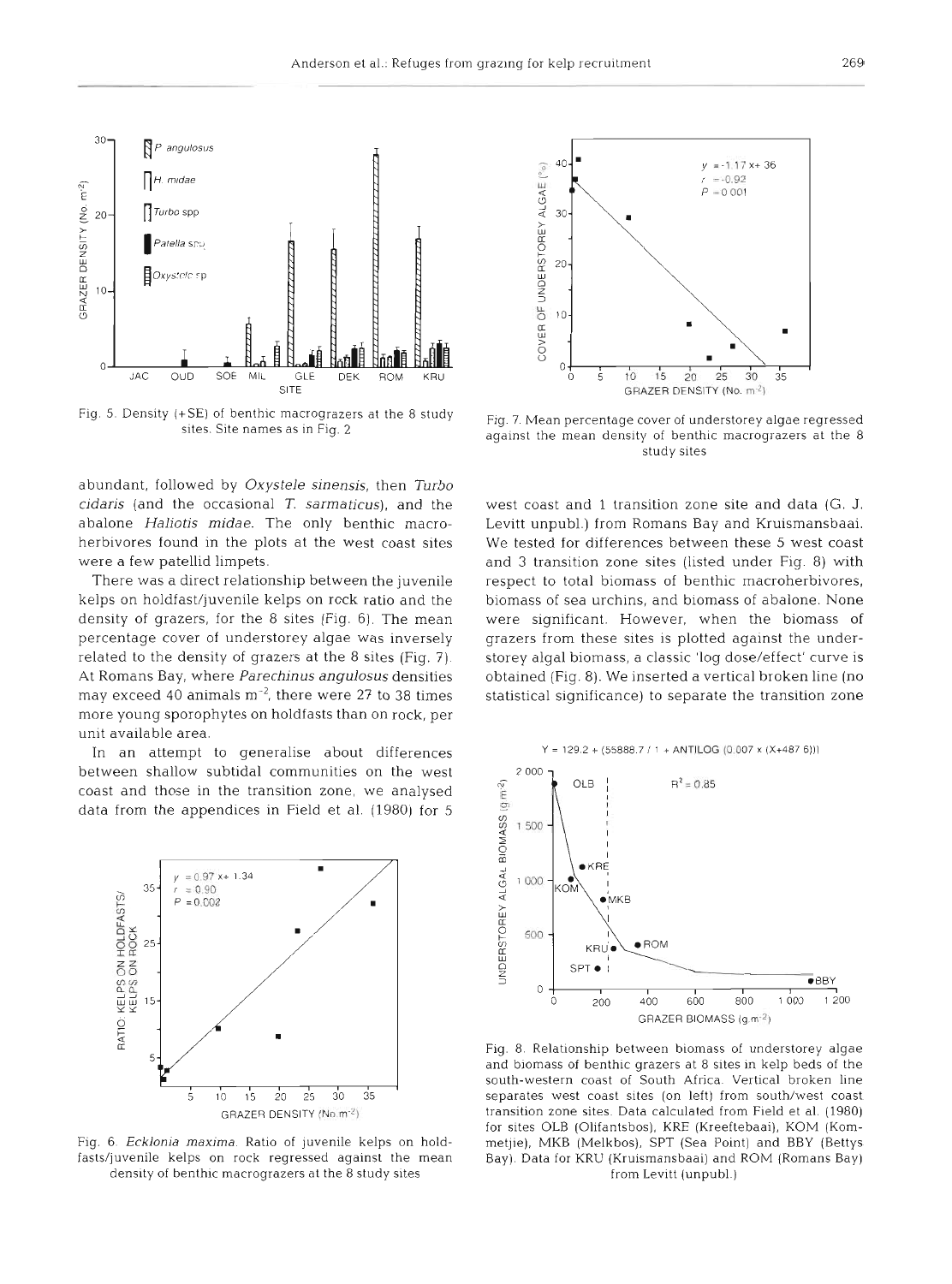sites (on the right) from the west coast sites (on the left). These results indicate a broadly inverse relationship between understorey algal biomass and the biomass of these benthic grazers.

## **DISCUSSION**

Holdfasts of large kelp plants bore a disproportionately high density of juvenile kelps, compared to rock and *Pyura stolonifera.* At all of the transition zone sites, where benthic grazers were numerous, juvenile kelp sporophytes showed a statistically significant 'negative selection' of rock, and 'positive selection' of holdfasts as substrata. This was borne out by the significant positive correlation between the ratio of sporophytes on holdfasts/sporophytes on rock and grazer densities (Fig. 6). Although the evidence is correlative, it supports the hypothesis that in heavily grazed areas the recruitment of kelp is strongly limited to holdfasts of large kelps. We measured up to 38 times higher rates of recruitment on holdfasts than on rock, where grazers were abundant. In such areas juvenile kelps are rare on rock, and tend to be restricted to crevices or pinnacles, where they are likely to be less accessible to grazers. Although we expected that the cylindrical tests of *P. stolonifera* would be an important refuge for kelp juveniles, this proved not to be the case, and they were 'neutrally' selected for. Further evidence that holdfasts are important refuges comes from a subsequent study which found that in a grazer-free area (Oudekraal), 75% of adult *Ecklonia maxima* clearly arose from single-stiped holdfasts, while at **3** sites with numerous grazers, this value fell to 45% (West & Anderson unpubl.).

Holdfasts of adult *Ecklonia maxima* plants are shallowly conical in shape and about 100 mm high at the apex (where the stipe originates). Single holdfasts may be 150 mm or more in diameter, whilst composite holdfasts, with several stipes, are larger. Holdfasts comprise a mass of intertwined haptera which become progressively thinner as they branch towards the substratum, with crevices and hollows between the haptera. Their effectiveness as refuges will depend on the size of crevices, herbivores, and sporelings. In addition, benthic grazers are probably easily dislodged from, holdfasts, which provide an irregular surface for attachment. *Haliotis midae* was never seen on holdfasts, and *Parechinus angulosus* and *Turbo cidaris*  were only found there dunng the calmest swell condltions, when they sometimes graze the haptera.

Various kelps recruit on a variety of 'temporary' substrata such as worm tubes and small algae, but their survival depends on attaching to the primary substratum (Dayton 1985). Small *Ecklonia maxima* sporo-

phytes can be found on corals, mollusc shells, and<br>seaweeds such as geniculate corallines. However,<br>unless their positively geotropic haptera reach a firmer<br>substratum, they are likely to be torn off as they grow<br>larger.<br>W *Oxystele* and *Patella* spp., while *Haliotis midae, Turbo* spp. and *Parechinus angulosus* eat algal sporelings,<br>drift and attached seaweeds (including small kelps):<br>we have frequently seen them eat small sporophytes<br>when the sea is very calm. It is likely that the vulnera-<br>oility ima zoospores are capable of selecting a settlement site.

Parechinus angulosus is by far the most numerically<br>abundant grazer in the shallow water (2 to 5 m) of tran-<br>sition zone kelp beds (Fig. 5). On the west coast it is<br>generally uncommon in shallow water, but found in<br>occasi appeared to regulate kelp densities to some extent. We<br>suggest that *P. angulosus* has a greater effect than<br>other grazers because it is more numerous and has a<br>higher total biomass. *Haliotis midae* are much larger<br>but fa *Oxystele* spp., are both less numerous and individually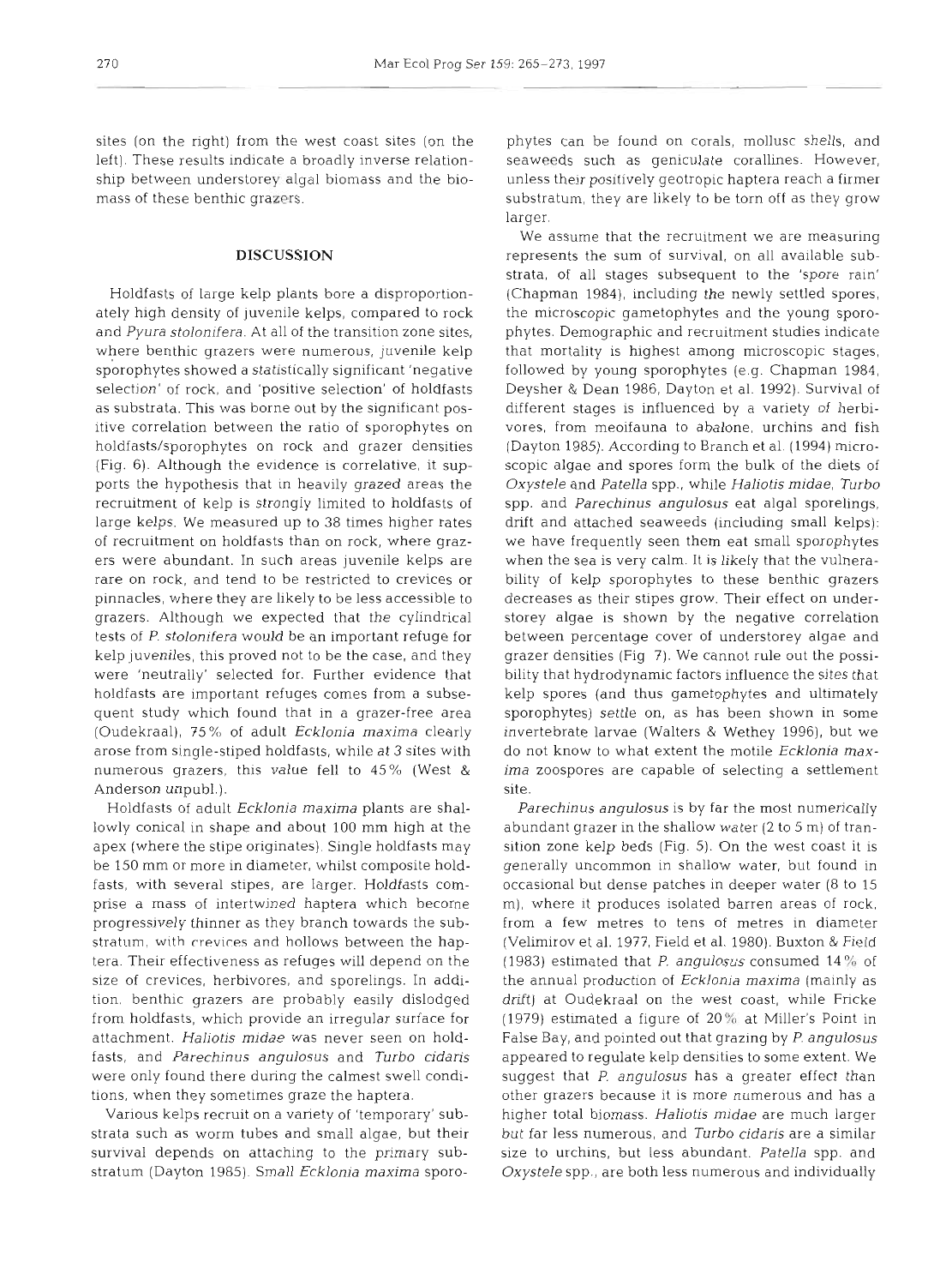smaller. Nevertheless, it is possible that *P angulosus* is not the most functionally important grazer, and these animals may be affecting recruitment as a suite. Selective removals of the different species could test these ideas.

Factors which have been shown to inhibit kelp recruitment include the presence of red algae (northwest America; Sousa 1979), the presence of turf algae or a kelp canopy (Australia; Kennelly 1987), shedding of outer layers by coralline algae (Chile; Camus 1994) and adult interference and grazing by herbivores (in the *Lessonia/Durvillea* belt in central Chile), where recruitment fails if adult densities exceed  $3 \text{ m}^{-2}$  (Santelices 1990).

The phenomenon of facilitation of one species by another is well known in terrestrial ecology (Connell & Slatyer 1977) In a Californian kelp community, fastgrowing brown algae colonised disturbed patches of reef, and facilitated the recruitment of kelps by providing a refuge from grazing fish (Harris et al. 1984). In Chile the intertidal kelp *Lessonia nigrescens* was shown by Camus (1994) to recruit effectively on *Corallina officinalis,* which provides a refuge from grazing by chitons. In the present study the enhanced densities of young sporophytes on the holdfasts of older plants show that self-facilitation is occurring in *Ecklonia maxima.* Velimirov & Griffiths (1979) described another of example of self-facilitation in the sweeping of the fronds of the deeper-water South African kelp *Laminaria pallida.* Once a few adults become established, their fronds, which are on the ends of the erect stipes, sweep the surrounding rock and prevent the establishment of other macro-organisms. New sporophytes establish under the adults, and so the patch of *Laminana* slowly spreads. Adult E. *maxima* do not sweep the substratum, because the buoyant bladder at the top of the stipe suspends the fronds near the water surface. However, in both *L. palllda* and *E. maxima,* once a few sporophytes become established, survival is maximised closest to parent plants. Spore dispersal in kelps (Laminariales) is considered to occur only over short distances (Schiel & Foster 1986, Santelices 1990). This may have several advantages, including increasing the chance of fertilisation between dioecious gametophytes, and retaining spores within a localised habitat which is suitable for growth (Norton 1992). In *E. maxima* this may also serve to ensure recruitment on the holdfasts of adults, providing protection against herbivores.

If *Ecklonia maxima* sporophytes and their holdfasts were cleared from an area with numerous benthic grazers, the lack of refugia should prevent or delay recolonisation. Whether this could lead to the 'alternative stable state' of an extensive 'urchin barren' similar to those reported in some northern hemisphere kelp beds

(Harrold & Reed 1985, Chapman & Johnson 1990) is not clear. The term 'barrens' as applied to South African kelp beds (Field & Griffiths 1991) is misleading, as these are no more than small, isolated patches of *Parechinus angulosus,* usually about 10 to 20 m in diameter, and limited to deeper water, invariably on the west coast. The absence of extensive urchin barrens in South African kelp beds, even in the transition zone where *P angulosus* is very numerous, may relate to the behaviour of P. *angulosus,* which, unlike *Strongylocentrotus,* does not form feeding fronts, so that a mosaic of subtidal communities is maintained. Also, swells may be too strong for P. *angulosus* to form large aggregates in shallow water (down to 5 or 6 m), which would explain why the small aggregates that do occur are almost invariably limited to deeper water (8 to 15 m). Also, *P. angulosus* does not appear to destroy adult kelps, so that an alternative state would have to be induced by an external disturbance such as extreme storm damage or overharvesting.

On the North American Pacific coast, the development of an urchin-dominated alternative stable state is often triggered by storms removing kelp canopies (Dayton & Tegner 1984, Harris et al. 1984), and the resulting barren grounds may account for up to 20% of kelp habitats (Foster 1990). This does not occur in South African kelp beds, although they may be thinned out by storms. This difference may result from the morphology of *Ecklonia maxima,* which has a relatively short, thick smooth stipe (compared to *Macrocystis),* with far less potential for entangling with and removing other plants.

Whether an alternative stable state (barren) could be induced in the South African transition zone, by overharvesting of adult kelps, is debatable. Nevertheless, our results predict that recruitment will be limited or delayed where benthic grazers are numerous: this is borne out by current kelp-harvesting experiments. At Soetwater and Jacobsbaai (west coast sites), recovery of the kelp canopy takes about 2.5 yr after harvesting of all kelps (almost entirely *Ecklonia maxima*) by cutting of stipes longer than 0.5 m. At Romans Bay and Kruismansbaai (transition zone sites), recruitment was severely delayed after similar harvesting, and after 3 yr there were still large gaps in harvested lanes (G. J. Levitt unpubl.). The numerous grazers (mainly urchins) not only severely limited recruitment on rock, but more important, the holdfasts of cut kelps rotted off the substratum within 4 to 6 mo, taking with them any small kelp sporophytes which were not also firmly attached to rock. Where there are few grazers and thus many small sporophytes on rock (typical of the west coast), the loss of holdfasts is not as serious, and rapid growth of these juveniles soon replaces the canopy. Our results suggest that if the major benthic grazers were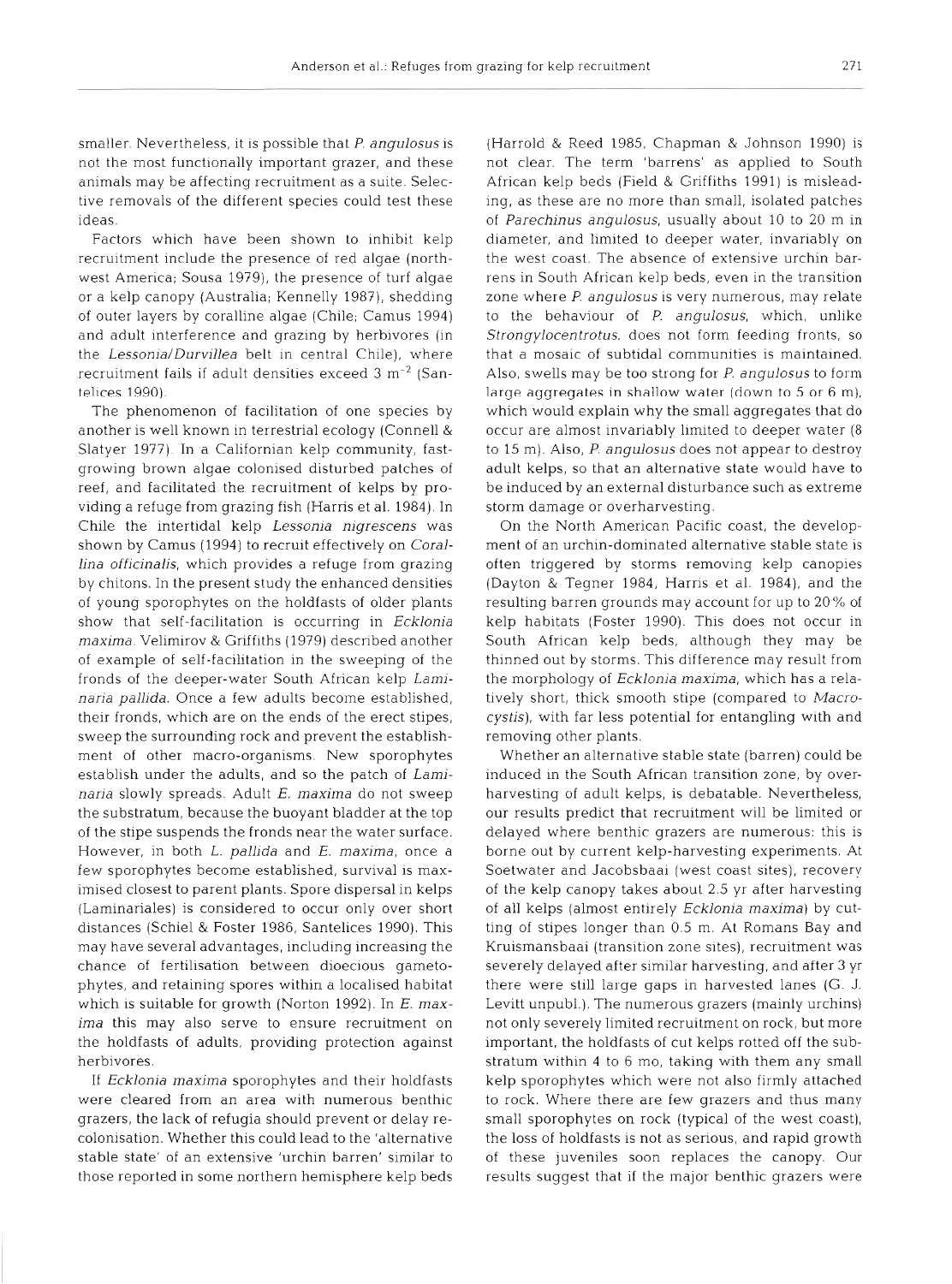experimentally removed from areas such as Romans Bay, there would be a significant increase in kelp recruitment and understorey algal cover. Such urchin removals at Cape Banks, Australia, resulted in large increases in algal recruitment, growth and survival (Fletcher 1987).

Benthic understorey communities in shallow south/ west coast transition zone kelp beds are different from those on the west coast, in terms of both seaweed biogeography (Bolton 1986) and densities of benthic grazers, especially *Parechinus angulosus,* as shown *by* diving observations and present results (Fig. 8). here are exceptional sites, such as Sea Point, which, of the 5 west coast sites cited by Field et al. (1980), was the only one with high densities of P *angulosus.* These authors examined only 1 transition zone site (Betty's Bay) and noted that the herbivore biomass was very high, but from 1 site were unable to generalise about this zone.

There are other important differences between these coasts. On the west coast, recruitment of abalone is poor (R. Tarr pers. comm.) and rock lobsters *Jasus lalandii* are abundant (Field et al. 1980). Recently, increases in rock lobster abundance in parts of the transition zone have coincided with decreases in *Parechinus angulosus* (a favoured prey) and in juvenile abalone, which shelter under the urchins (Tarr et al. 1996). We predict that kelp recruitment and the cover of understorey algae will increase. In this system the rock lobsters are clearly a keystone species, as they are capable of causing a 'trophic cascade' effect (Menge et al. 1994).

The environmental reasons for biological differences between the transition zone and the west coast may be at least partly related to the average 2 or 3°C higher water temperature in the transition zone (Bolton 1986, Bolton & Anderson 1990). These authors explained phytogeographical differences between the zones on this basis, because the geographical distributions of seaweeds along continuous coastlines are almost completely controlled by temperature (Breeman 1988). However, patterns of abundance (rather than presence or absence) are not as easily explained. For example, temperatures in the transition zone are close to optimal for growth and reproduction of the gametophyte and growth of the young sporophyte of *Ecklonia maxima,*  as measured in laboratory studies (Bolton & Levitt 1985, Bolton & Anderson 1987). Whatever the environmental causes, the present study suggests for the first time that there are fundamental differences between ecological processes in the kelp beds of the west coast and the transition zone that have important implications both for biological understanding and for the harvesting and management of commercial resource species such as *E. maxima*, abalone and rock lobsters.

Acknowledgements. We thank Derek Kemp. Chris Boothroyd. Geoff Fridjhon and Alan Ellis for diving assistance This study was supported by the Director, Sea Fisheries Research Institute.

#### LITERATURE CITED

- Anderson RJ, Simons RH, Jarman NG (1989) Commercial seaweeds in southern Africa: a review of utilization and research. S Afr J Mar Sci 8:277-299
- Bolton JJ (1986) Marine phytogeography of the Benguela upwelling region on the west coast of southern Africa: a temperature dependent approach. Bot Mar 29:251-156
- Bolton JJ, Anderson RJ (1987) Temperature tolerances of two southern African Ecklonia species (Alariaceae: Laminariales) and of hybrids between them. Mar Blol 96:293-297
- Bolton JJ, Anderson RJ (1990) Correlation between intertidal seaweed community composition and sea water temperatures on a geographical scale. Bot Mar 33:447-457
- Bolton JJ, Levitt GJ (1985) Light and temperature requirements for growth and reproduction in gametophytes of Ecklonia maxima (Alariaceae: Laminariales). Mar Biol 87: 131-135
- Branch GM, Griffiths CL, Branch ML, Beckley LE (1994) Two oceans: a guide to the marine life of southern Africa. David Philip, Cape Town
- Breeman AM (1988) Relative importance of temperature and other factors in determining geographic boundaries of seaweeds: experimental and phenological evidence. Helgoländer Meeresunters 42:199-241
- Buxton C, Field JG (1983) Feeding, defaecation and absorption efficiency in the sea urchin, Parechinus angulosus Leske. S Afr J Zoo1 18:ll-14
- Camus PA (1994) Recruitment of intertidal kelp Lessonia nigrescens Bory in northern Chile: successional constraints and opportunities. J Exp Mar Biol Ecol 184:171-181
- Chapman ARO (1984) Reproduction. recruitment and mortality in two species of Laminaria in southwest Nova Scotia. J Exp Mar Biol Ecol 78:99-109
- Chapman ARO, Johnson CR (1990) Disturbance and organization of macroalgal assemblages in the Northwest Atlantic. Hydrobiologia 192:77-121
- Connell JH, Slatyer RO (1977) Mechanisms of succession in natural communities and their role in community stability and organisation. Am Nat 111:1119-1144
- Dayton PK (1985) Ecology of kelp communities. Annu Rev Ecol Syst 16:215-245
- Dayton PK, Tegner MJ (1984) Catastrophic storms, El Niño, and patch stability in a California kelp community. Science 224.283-285
- Dayton PK, Tegner XIJ, Parnell PE, Edwards PB (1992) Temporal and spatial patterns of disturbance and recovery jn a kelp forest community. Ecol Monogr 62:421-445
- Deysher LE, Dean TA (1986) In situ recruitment of the giant kelp, Macrocystis pyrifera: effects of physical factors. J Exp Mar Biol Ecol 103:41-63
- Field JG, Griffiths CL (1991) Littoral and sublittoral ecosystems of southern Africa. In: Mathieson AC. Nienhuis PH (eds) Ecosystems of the world 24. Intertidal and littoral ecosystems. Elsevler, Amsterdam. p 323-346
- Field JG, Griffiths CL. Griffiths RJ, Jarman N. Zoutendyk P, Velimiriv B, Bowes A (1980) Variation in structure and biomass of kelp communities along the south-west Cape coast. Trans R Soc S Afr 44:145-203
- Fletcher WJ (1987) Interactions among subtidal Australian sea urchins, gastropods and algae: effects of expenmental